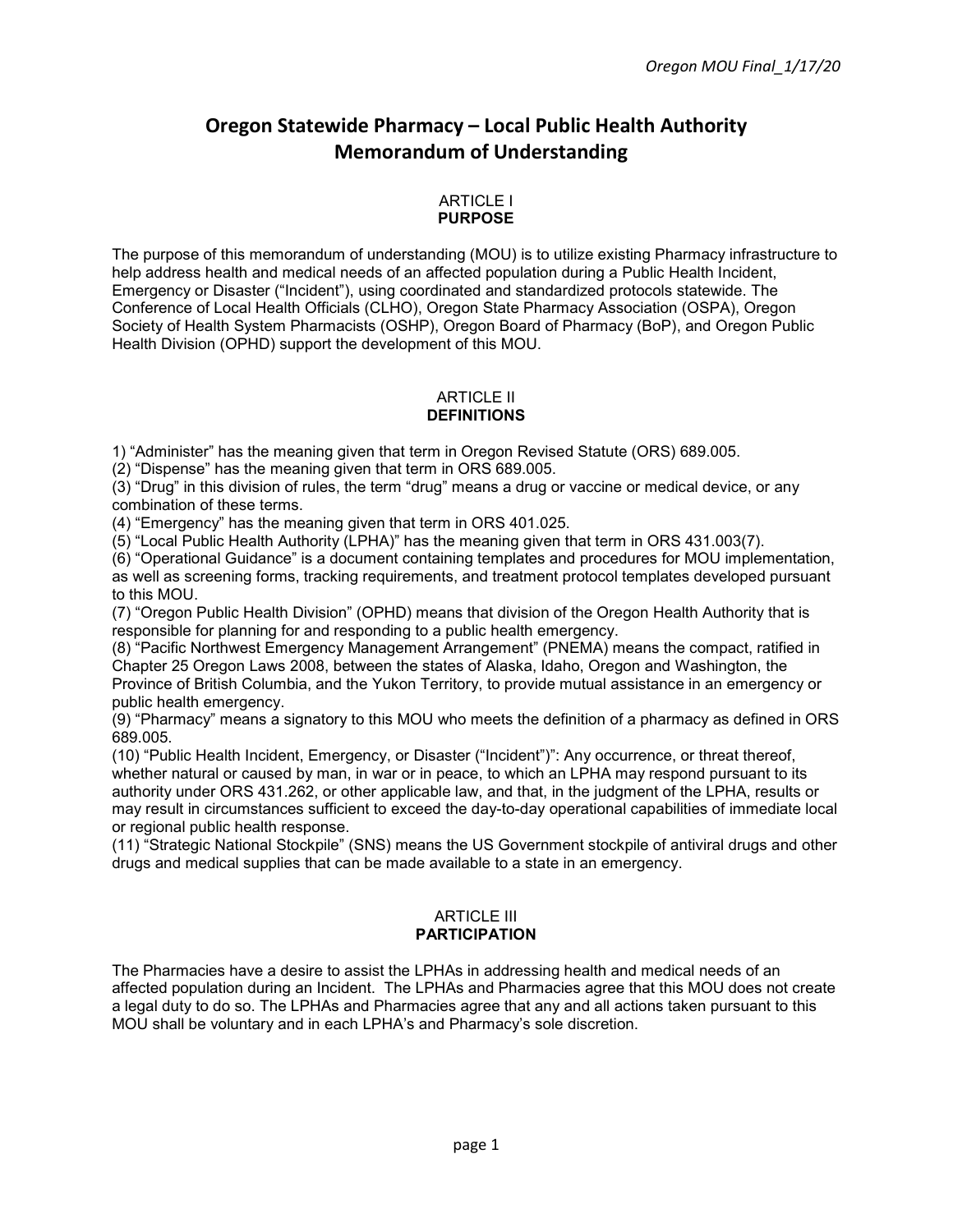#### **ARTICLE IV HOW TO INVOKE ASSISTANCE**

An LPHA may request assistance of a Pharmacy by contacting the Pharmacy directly or by contacting the BoP. If desired, signatory pharmacies can share with LPHAs contact information for preferred recipients within their organizations of requests for assistance under this MOU. Requests may be verbal or in writing. If verbal, the request shall be confirmed in writing as soon as possible to the extent practical. The process is outlined in greater detail in the Operational Guidance.

#### ARTICLE V **EFFECT OF DECLARATION OF EMERGENCY**

The LPHAs and Pharmacies recognize that state or federal declarations of emergency, or orders related thereto, may supersede the arrangements made or actions taken pursuant to this MOU. Nothing in this MOU should be construed as independent of or bypassing established emergency management procedures, the provisions of county or state declarations of emergencies, or any conditions for the distribution and dispensing of the Strategic National Stockpile (SNS) or administration of vaccines established by the federal or state governments. In a state of declared emergency certain rules of the BoP, contained in OAR Chapter 855 Division 007, will be activated. These rules would broaden the options available to Pharmacies and LPHAs in response to an incident. In a declared emergency, pharmacists and other healthcare volunteers who are enrolled in the state's SERV-OR health volunteer registry are considered agents of the state under ORS 401.651-401.670 for activities within the scope of assigned responsibilities related to the response, and will be afforded workers' compensation and liability coverage. Notwithstanding these effects, the activities under this MOU are not limited to situations in which an emergency has been declared.

# **ARTICLE VI**

# **RESPONSIBILITIES OF LOCAL PUBLIC HEALTH AUTHORITY**

LPHA responsibilities:

- a. Coordinate with OPHD, BoP and/or signatory Pharmacies to ensure statewide consistency with screening forms, tracking, training and other Pharmacy requirements if applicable.
- b. Provide planning, training and technical assistance to Pharmacy, including but not limited to, supply lists, fact sheets, dispensing algorithms, and applicable requirements.
- c. Provide statewide consistent medical screening forms to Pharmacy as guidance for implementing dispensing operations.
- d. Provide a clear description of the mission LPHA is requesting Pharmacy to undertake, including specific information about the population to be immunized or given prophylaxis, specific statewide protocol (standing order) templates to be used, and specific displaced or sheltered populations whose pharmaceutical needs must be met, as well as the vaccine or medication to be used, dosage, route of administration, and follow-up procedures.
- e. Activate community-wide mass vaccination and dispensing plans as necessary.
- f. Notify OPHD of the activation of MOU. Notification may be verbal or in writing. If verbal, the notification shall be confirmed in writing as soon as possible to the extent practical.
- g. Notify Pharmacy that community dispensing plans should be implemented.
- h. Request appropriate amounts and type of medication or vaccine, and available supplies, from local, state or federal sources, including use of SNS resources, or specify that Pharmacy is requested to supply these materials.
- i. Facilitate a discussion with Pharmacy regarding the most appropriate locations for distribution.
- j. Request OPHD to deliver, or have delivered medications to distribution centers as determined by the LPHA in consultation with the BoP and Pharmacy.
- k. With OPHD, modify treatment protocol templates from the Operational Guidance as needed to guide Pharmacy response.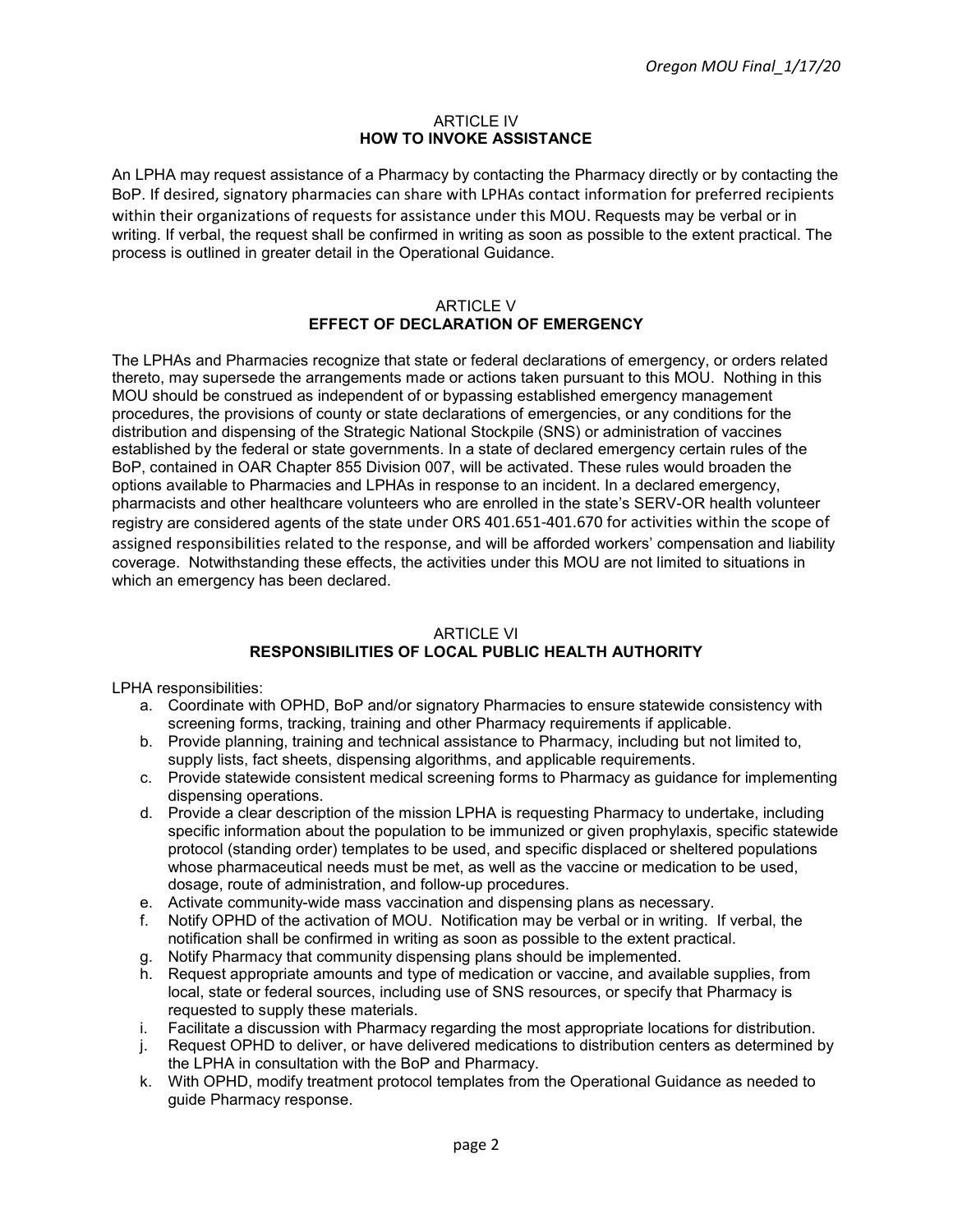- l. Manage public information activities with regard to the overall health and medical response across the LPHA's jurisdiction.
- m. Provide educational materials, if appropriate, to Pharmacy for the purposes of distributing to all persons in emergencies affecting the public's health.
- n. Provide guidance and criteria to Pharmacy for tracking levels of activity, supplies and inventory, as applicable to the response and consistent across signatory LPHA jurisdictions.
- o. Participate, as appropriate, in mass vaccination or medication dispensing training and exercises, and in exercises to promote emergency response surge capacity as outlined in the Oregon Crisis Care Guidance.
- r. If an Oregon Emergency Response System (OERS) number has been issued by the Oregon Office of Emergency Management for the Incident leading to activation of the MOU, LPHA is encouraged to use the OERS number in communications with emergency management personnel and OPHD.

### ARTICLE VlI **RESPONSIBILITIES OF OREGON PUBLIC HEALTH DIVISION**

OPHD responsibilities:

- a. Coordinate any future updates of this MOU and establish a webpage on which the most current MOU and Operational Guidance are posted,
- b. Oversee development of statewide screening forms and tracking requirements, and make these available to LPHAs as components of the Operational Guidance accompanying this MOU.
- c. Oversee development of statewide treatment protocols that could be used in incident response and make them available to LPHAs in a timely fashion as needed to support response efforts.
- d. Deliver, or arrange delivery of medications to distribution centers as needed, in consultation with the LPHA, BoP, and Pharmacy.
- e. Coordinate public health activities, including collection of information regarding medication administration and dispensing activities, during incidents involving multiple counties.
- f. Determine any limits on administrative fees that can be charged by Pharmacies for dispensing or administration of SNS or other stockpile medications, and disseminate this information.

## ARTICLE VIII **RESPONSIBILITIES OF PHARMACIES**

Pharmacy responsibilities:

- a. Coordinate with OPHD, BoP, and/or signatory LPHAs to ensure statewide consistency with screening forms, tracking, training, and other Pharmacy requirements.
- b. Comply with Pharmacy standards in effect during the Incident.
- c. Upon receipt of a request for action by an LPHA, determine the Pharmacy's anticipated capacity to respond to the request, including, as appropriate, the approximate number of vaccine or medication doses that could be administered by Pharmacy in a specified time period, the approximate number of displaced persons who could be screened and provided with emergency supplies of medications under provisions of OAR 855-007-0090(1)-(2), or the approximate number of patients that could be accommodated by the Pharmacy under a treatment protocol as outlined in the Operational Guidance; communicate that information to the LPHA.
- d. Identify Pharmacy sites to receive medication deliveries and communicate site locations to the LPHA.
- e. Communicate to LPHAs each site location's scope of Pharmacy practice regarding affected populations, e.g., convey age or prescriptive authority limitations.
- f. Receive and store medication deliveries, consistent with federal, state or local government requirements, at Pharmacy-identified facilities during Incidents.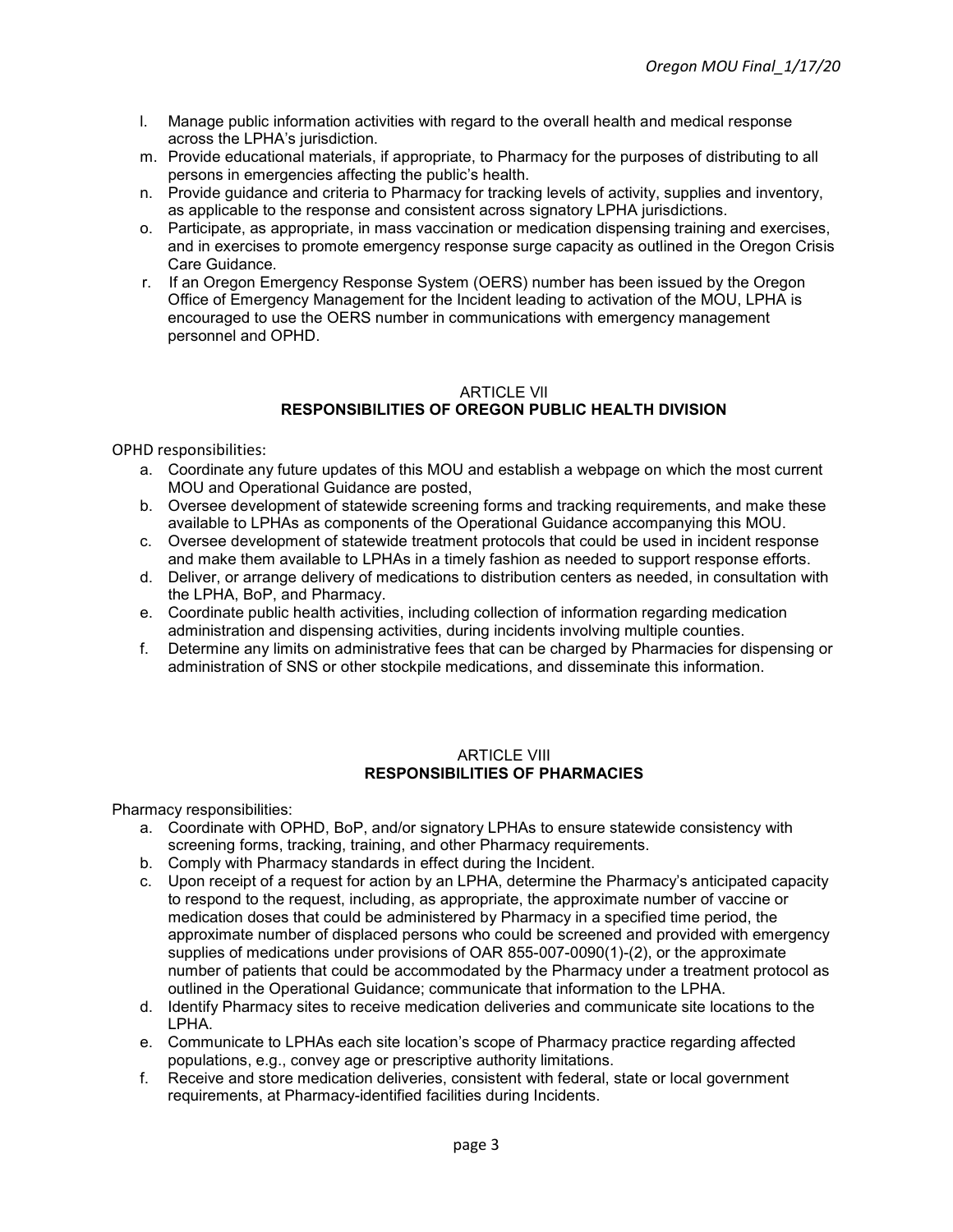- g. Ensure that Pharmacy site locations serve the general public.
- h. At Pharmacy's discretion, ensure that its own employees, including those employed by its parent company, and their families, are cared for consistent with public health recommendations.
- i. As appropriate when the BoP emergency rules in OAR chapter 855, Division 7 have been activated, and if agreed to by Pharmacy, oversee participation in response efforts by pharmacists and pharmacy technicians, licensed in other jurisdictions, but participating in response efforts under PNEMA or EMAC, provided that the individual supplies evidence that he or she holds a valid, current, unrestricted, comparable license by another signatory to PNEMA or EMAC in accordance with OAR 855-007-0050(2).
- j. As appropriate, and if agreed to by Pharmacy, oversee participation in response efforts by pharmacists and pharmacy technicians who have had previously inactive licenses re-activated by the BoP in accordance with OAR 855-007-0050(4).
- k. Conduct medical screening of individuals receiving medications, based on guidance provided by LPHA, to identify potential contraindications and complications, and assure dispensing and administration consistent with federal, state and local government requirements.
- l. Allow pharmacists to prescribe and dispense medications under a treatment protocol under authority of a licensed healthcare prescriber or lawful health order issued by a local health officer or an authorized representative of OPHD.
- m. Maintain accurate records of medications dispensed, administered, and remaining inventory.
- n. Maintain and inventory the local, state or federal stock of medications, vaccines and supplies and physically separate them from the regular inventory. The local, state and federal stock cannot be used in place of commercial pharmacy stock at any time. Pharmacy stock may be used as a substitute for the local, state or federal stock and Pharmacy may seek reimbursement for this action, if available, in accordance with the then current state or federal guidance.
- o. Track contact information of individuals receiving medications.
- p. Communicate information regarding medications dispensed, administered, and, for medical countermeasure from a state stockpile or SNS, provide contact information for recipients to LPHA as required by LPHA, through a secure method. [Release of information to public health in this setting is permitted under HIPAA. See Operational Guidance, Section VI., bullet 4.]
- q. Provide educational materials, supplied by LPHA, when possible to all individuals receiving medications.
- r. Participate, as appropriate, in LPHA-sponsored mass vaccination or medication dispensing training and exercises, and in exercises to increase healthcare response capacity as outlined in the Oregon Crisis Care Guidance.
- s. If they choose to, qualified Pharmacy personnel who would take part in response activities under this MOU can register as Emergency Volunteer Workers with the State's health volunteer registry, SERV-OR pursuant to OAR 333-003-0100 to 333-003-0140 and [ORS 401.651 to 401.670.](https://dhs-development.hr.state.or.us/volreg/index.cfm?page=ors) In a declared emergency, pharmacy personnel so registered would be considered agents of the state for actions performed as part of response to the emergency, would have liability limited under ORS 30.260 to 30.300, and would be eligible for workers' compensation protection to the extent allowed by Oregon law.

## ARTICLE IX **RESPONSIBILITIES OF THE BOARD OF PHARMACY**

BoP responsibilities:

- a. Develop and maintain an accurate roster of Pharmacies in Oregon that includes contact information for all co-signatory Pharmacies.
- b. Upon request from an LHPA or from OPHD, convey request for assistance under this MOU from the requesting public health entity to the requested Pharmacy or Pharmacies.
- c. With OPHD and other parties to this MOU, develop and review treatment protocol templates to ensure that they are in keeping with relevant Oregon statutes and rules.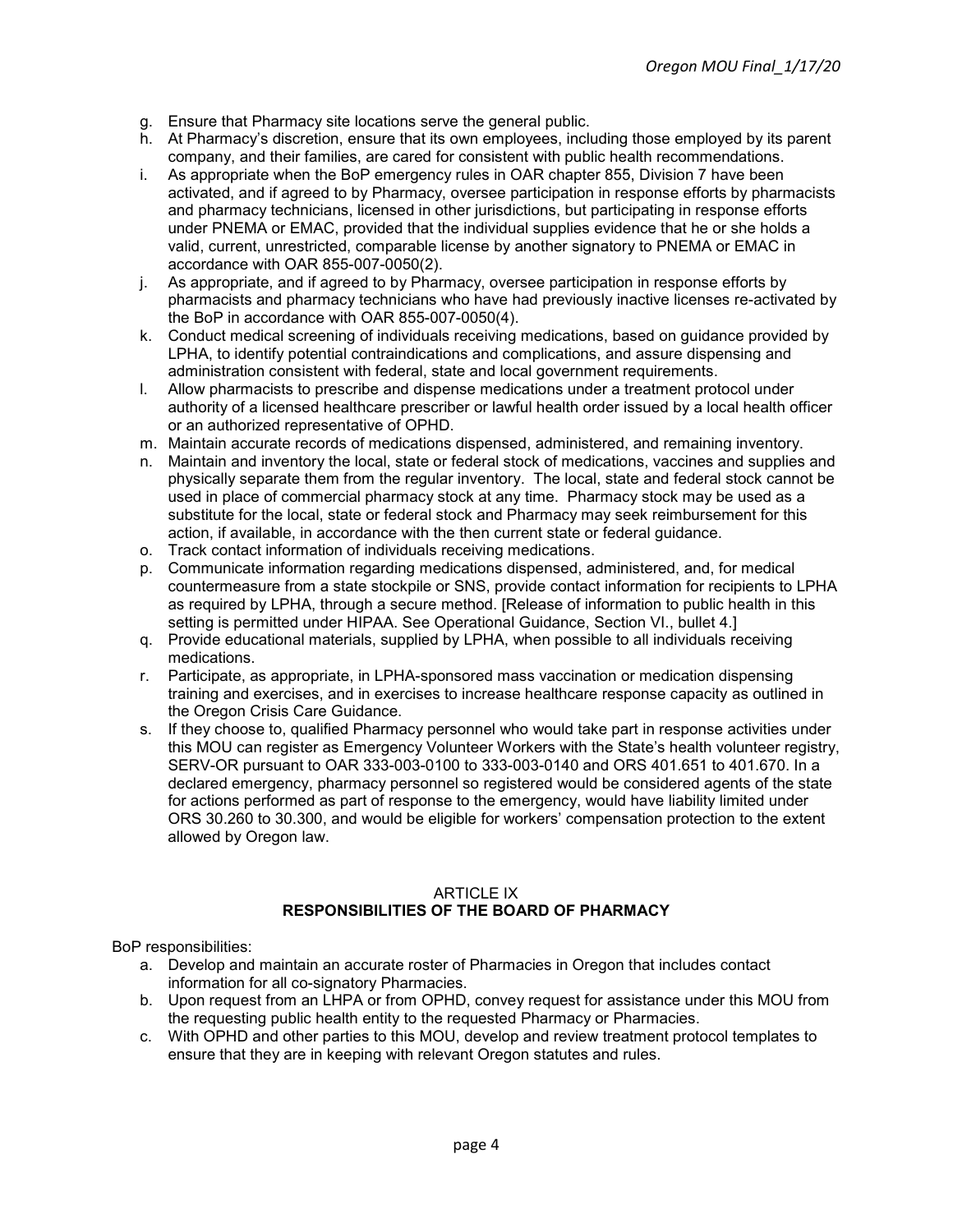#### **ARTICLE X COST AND PAYMENT**

When LPHA provides the medications that are to be dispensed or administered by Pharmacy from a local, state, or federal stockpile, it will do so at no cost to Pharmacy. Pharmacy shall dispense or administer these medications to patients or customers at no charge to the patient or customer except for an administrative fee not to exceed an amount set by OPHD, or under emergency federal or state current guidance at the time. Pharmacy agrees to waive this fee if required by then current federal or state guidance. Pharmacy may also, in its discretion, waive this fee for patients or customers who demonstrate an inability to pay. When Pharmacy provides the medications that are dispensed or administered by Pharmacy during implementation of this Agreement, this restriction shall not apply, and Pharmacy, at its discretion, can bill for services and medications in its usual and customary manner. All other costs incurred by either LPHA or Pharmacy through implementation of this Agreement shall be borne by each respective agency.

#### ARTICLE XI **LIABILITY, INDEMNIFICATION, AND LIMITATIONS**

The Parties acknowledge that if this Agreement has been triggered after a federal public health emergency declaration by the Secretary of the Department of Health and Human Services under the PREP Act, immunity under state and federal law will extend to covered persons involved in dispensing, distributing, and administering countermeasures/prophylaxis under 42 U.S.C.A. §247d-6d. Immunity under the PREP Act does not apply to willful misconduct or acts conducted outside the scope of the declaration.

The Parties further acknowledge that if this Agreement has been triggered after a locally or state declared emergency under ORS 401.165 or ORS 433.441-433.452, a pharmacist who meets the definition of a "qualified emergency service volunteer" under ORS 401.358 or is an emergency healthcare provider under ORS 401.651, who otherwise complies with ORS 401.358 to 401.368 and ORS 401.651 to 401.670, will be considered an agent of the state and will have liability coverage for activities within the scope of assigned responsibilities related to the response liability coverage. Liability coverage does not apply to gross negligence, willful or wanton misconduct, or acts outside the scope of the assigned responsibilities or not under the direction of the local emergency management organization. Each party agrees to be responsible and assume tort liability for its own wrongful acts or omissions, or those of its officers, agents or employees to the fullest extent required by law.

If the provisions of ORS 401.358 to 401.368 and ORS 401.651 to 401.670 do not apply, each party agrees to be responsible and assume tort liability for its own wrongful acts or omissions, or those of its officers, agents or employees to the fullest extent required by law.

Notwithstanding anything to the contrary in this Agreement, once the LPHA has delivered the inventory to the Pharmacy, the LPHA will retain the risk of loss with respect to the inventory unless the loss is the result of the Pharmacy's negligence, gross negligence or intentional act or failure to act.

#### ARTICLE XII **INFORMATION SHARING**

Pharmacy will provide LPHA with information LPHA deems necessary for documentation of the actions taken and services provided under this Agreement, all of which is available under the public health exemption of HIPAA, 45 CFR §164.512(b), and through authorities outlined in ORS 433.004. This information is protected from subsequent disclosure under ORS 433.008. LPHA will advise Pharmacy of the information needed to protect the public health and to prevent or control disease, injury or disability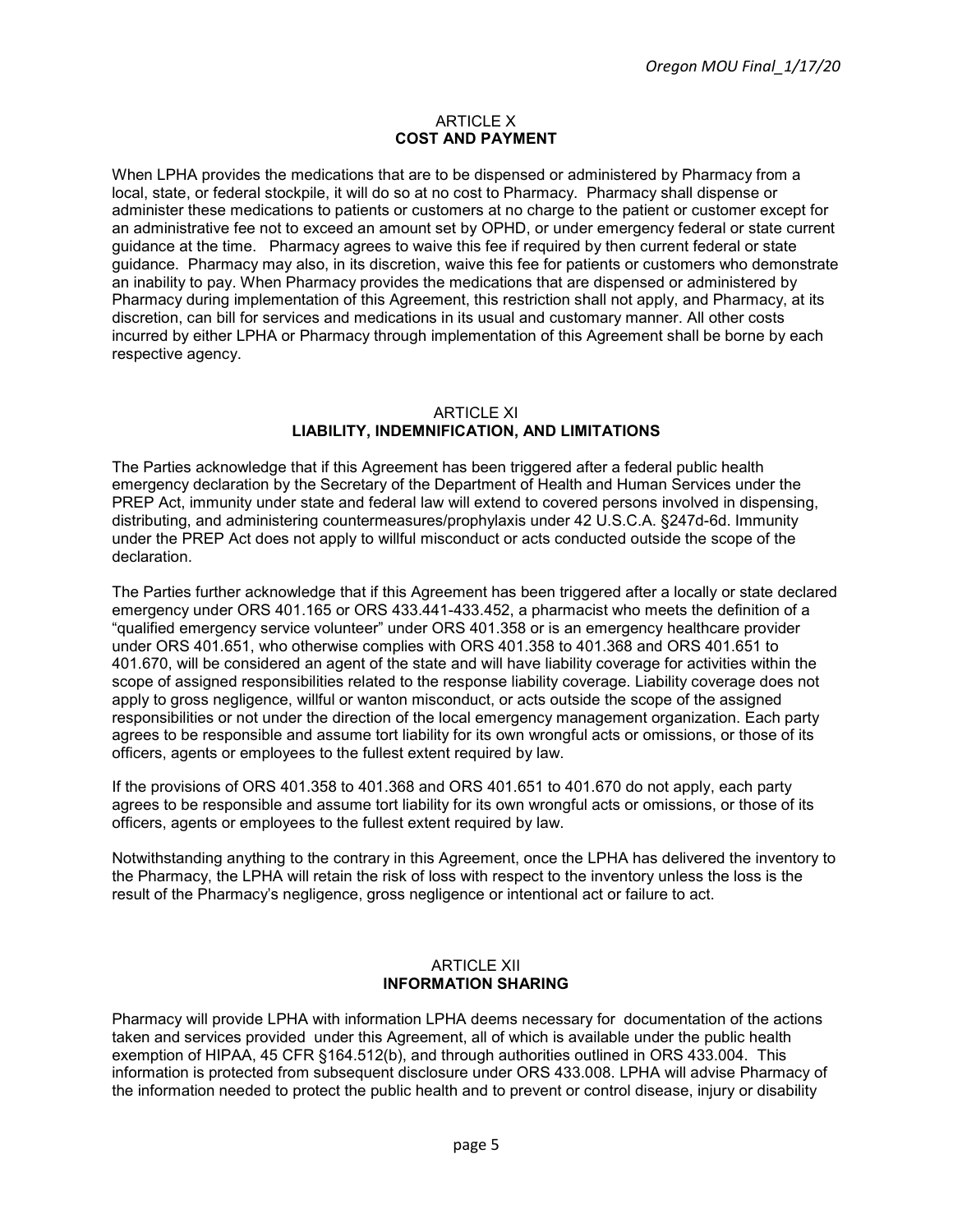and will only request the information necessary to protect the public health and to prevent or control disease, injury, or disability.

#### ARTICLE XIII **TERM AND TERMINATION**

This Agreement shall become effective immediately upon its execution by any one Pharmacy and one LPHA. After the first two such executions, this Agreement shall become effective as to any other Pharmacy or LPHA upon its execution by such Pharmacy or LPHA. The Agreement shall remain in effect as between each and every Pharmacy and LPHA until participation in this Agreement is terminated by a withdrawing Pharmacy or LPHA by written notice to all of the other signatories to the Agreement. Termination of participation in this Agreement by a withdrawing Pharmacy or LPHA shall not affect the continued operation of this Agreement as between the remaining Pharmacies and LPHAs so long as at least one Pharmacy and one LPHA remain.

Either LPHA or Pharmacy may terminate this Agreement for convenience with written notification to all of the other signatories to the Agreement no less than thirty (30) calendar days in advance of the termination date.

## ARTICLE XIV **AMENDMENTS**

No provision of this Agreement may be modified, altered or rescinded by any individual Pharmacy or LPHA without the unanimous concurrence of the other Pharmacies and LPHAs. Substantive modifications to this Agreement must be in writing and will become effective upon the approval of the modification by all signatory Pharmacies and LPHAs. Modifications must be signed by each Pharmacy and LPHA. This article does not apply to updating of contact information that may, from time to time, become necessary to ensure current information is available.

#### ARTICLE XV **INDEPENDENT CAPACITY**

The employees or agents of Pharmacy or LPHA who are engaged in whole or in part in the performance of this Agreement shall continue to be employees or agents of that party and shall not be considered for any purpose to be employees or agents of any other party to this Agreement.

#### ARTICLE XVI **SEVERABILITY**

If any provision of this Agreement or any document incorporated by reference shall be held invalid, such invalidity shall not affect the other provisions of this Agreement which can be given effect without the invalid provision, if such remainder conforms to the requirements of applicable law and the fundamental purpose of this Agreement, and to this end the provisions of this Agreement are declared to be severable.

#### ARTICLE XVII **NO THIRD PARTY BENEFICIARIES**

This Agreement is entered into solely for the mutual benefit of the parties to this Agreement. This Agreement is not entered into with the intent that it shall benefit any other person and no other such person shall be entitled to be treated as a third-party beneficiary of this Agreement.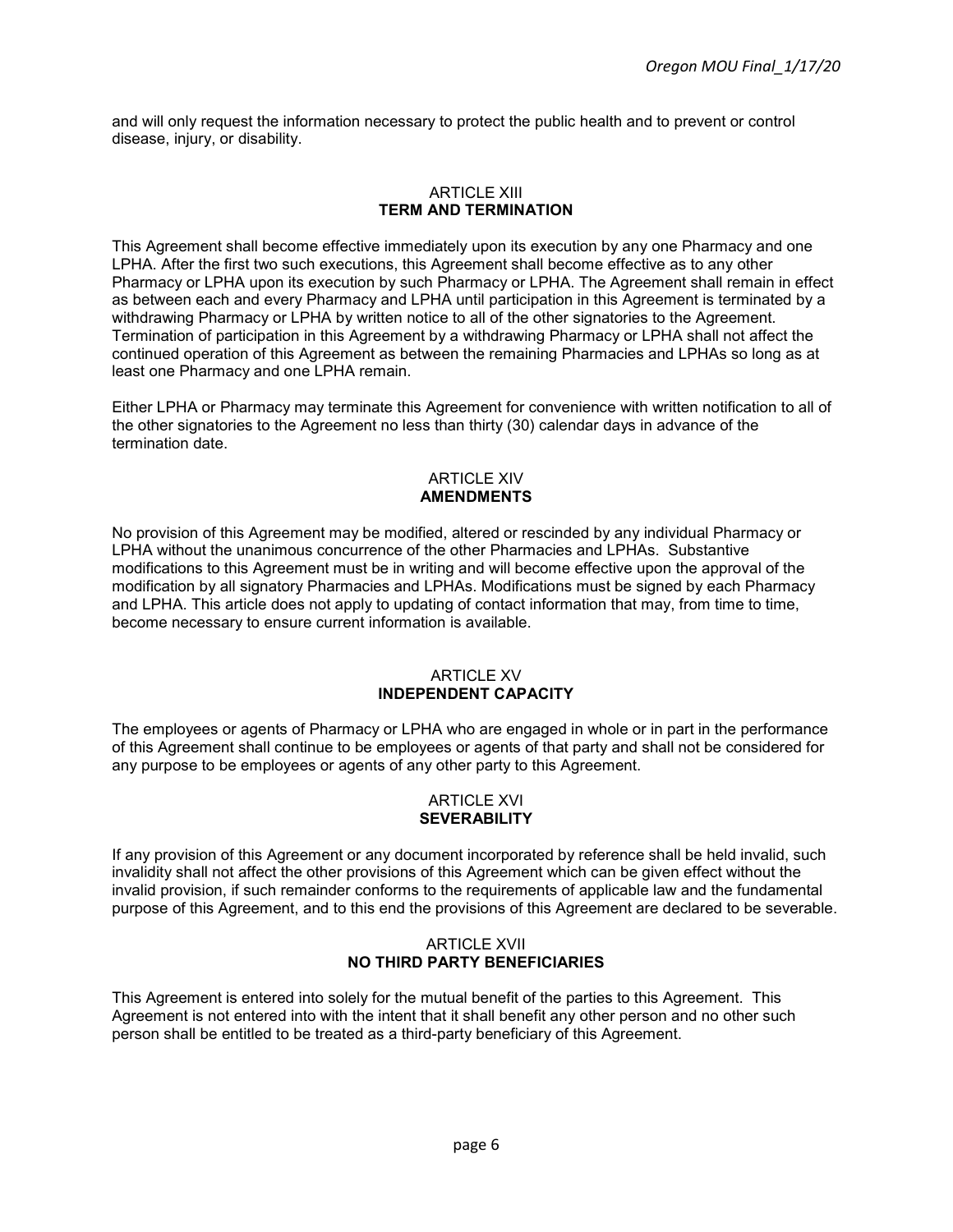#### **ARTICLE XVIII DISPUTE RESOLUTION**

If a dispute between any parties to this Agreement arises out of or related to this Agreement, or the breach thereof, the parties agree to endeavor to settle the dispute in an amicable manner by direct communication between or among each other before terminating the Agreement.

#### ARTICLE XIX **NOTICES**

Whenever this Agreement provides for notice to be provided by one party to another, such notice shall be in writing and directed to the designated representative of the party.

#### ARTICLE XX **SURVIVORSHIP**

The following clauses survive the termination of this Agreement:

- XI. Liability, Indemnification, and Limitations<br>XVI. Severability
- XVI. Severability<br>XVII. No Third Pa
- No Third Party Beneficiaries

#### ARTICLE XXI **OTHER OR PRIOR AGREEMENTS**

If a Pharmacy and LPHA have a prior written agreement that relates to the subject matter of this Agreement, namely, using existing Pharmacy infrastructure to assist in addressing health and medical needs of an affected population during an Incident, including but not limited to mass dispensing of antibiotics, antiviral medications or vaccines to the general public during times of health and medical disasters, then, at such time that said Pharmacy and said LPHA both execute this Agreement, such prior written agreement between them shall become null and void and of no further force and effect. Notwithstanding the above provision in this Article XXI, any Pharmacy and/or LPHA may continue or enter into other agreements with other Pharmacies and/or LPHAs provided such other agreements govern subject matter not governed by this Agreement

#### ARTICLE XXII **GOVERNING LAW**

This Agreement shall be interpreted, construed and enforced in accordance with the laws of the State of Oregon.